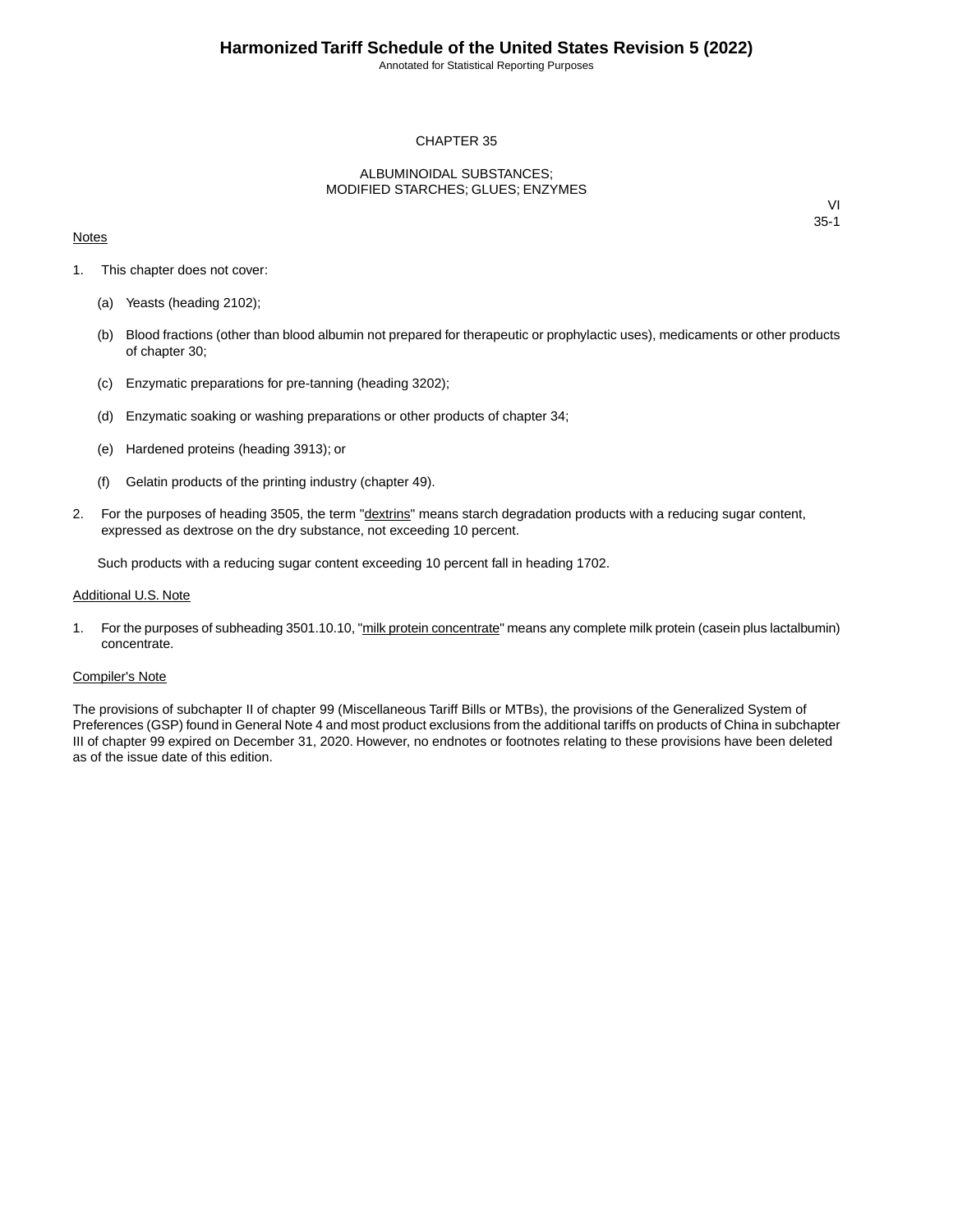# **Harmonized Tariff Schedule of the United States Revision 5 (2022)**

Annotated for Statistical Reporting Purposes

| Heading/      | Stat. |                                                                | Unit                      |                            |                               |          |
|---------------|-------|----------------------------------------------------------------|---------------------------|----------------------------|-------------------------------|----------|
| Subheading    | Suf-  | <b>Article Description</b>                                     | of                        |                            | Rates of Duty                 | 2        |
|               | fix   |                                                                | Quantity                  | General                    | Special                       |          |
| 3501          |       | Casein, caseinates and other casein derivatives; casein glues: |                           |                            |                               |          |
| 3501.10       |       | Casein:                                                        |                           |                            |                               |          |
| 3501.10.10 00 |       |                                                                | kg                        | $-0.37$ ¢/kg <sup>1/</sup> | Free (A, AU, BH, CL, 12¢/kg   |          |
|               |       |                                                                | kg msc                    |                            | CO, D, E, IL, JO,             |          |
|               |       |                                                                |                           |                            | KR, MA, OM, P,                |          |
|               |       |                                                                |                           |                            | PA, PE, S, SG)                |          |
| 3501.10.50 00 |       |                                                                | kg                        | Free <sup>1/</sup>         |                               | Free     |
|               |       |                                                                | kg msc                    |                            |                               |          |
| 3501.90       |       | Other:                                                         |                           |                            |                               |          |
| 3501.90.20 00 |       |                                                                |                           |                            | Free (A, AU, BH, CL,          | 30%      |
|               |       |                                                                |                           |                            | CO, D, E, IL, JO,             |          |
|               |       |                                                                |                           |                            | KR, MA, OM, P,                |          |
|               |       |                                                                |                           |                            | PA, PE, S, SG)                |          |
|               |       |                                                                |                           |                            |                               |          |
| 3501.90.60 00 |       |                                                                | kg 0.37¢/kg <sup>1/</sup> |                            | Free (A, AU, BH, CL, 12.1¢/kg |          |
|               |       |                                                                | kg msc                    |                            | CO, D, E, IL, JO,             |          |
|               |       |                                                                |                           |                            | KR, MA, OM, P,                |          |
|               |       |                                                                |                           |                            | PA, PE, S, SG)                |          |
| 3502          |       | Albumins (including concentrates of two or more whey proteins, |                           |                            |                               |          |
|               |       | containing by weight more than 80 percent whey proteins,       |                           |                            |                               |          |
|               |       | calculated on the dry matter), albuminates and other albumin   |                           |                            |                               |          |
|               |       | derivatives:                                                   |                           |                            |                               |          |
|               |       | Egg albumin:                                                   |                           |                            |                               |          |
| 3502.11.00 00 |       |                                                                |                           |                            | Free (A+, AU, BH,             | 59.5¢/kg |
|               |       |                                                                |                           |                            | CL, CO, D, E, IL,             |          |
|               |       |                                                                |                           |                            | JO, KR, MA, OM,               |          |
|               |       |                                                                |                           |                            | P, PA, PE, S, SG)             |          |
|               |       |                                                                |                           |                            |                               |          |
| 3502.19.00 00 |       |                                                                |                           |                            | Free (A+, AU, BH,             | 24.3¢/kg |
|               |       |                                                                |                           |                            | CL, CO, D, E, IL,             |          |
|               |       |                                                                |                           |                            | JO, KR, MA, OM,               |          |
|               |       |                                                                |                           |                            | P, PA, PE, S, SG)             |          |
| 3502.20.00 00 |       | Milk albumin, including concentrates of two or more whey       |                           |                            |                               |          |
|               |       |                                                                | kg Free <sup>1/</sup>     |                            |                               | Free     |
|               |       |                                                                | kg msc                    |                            |                               |          |
| 3502.90.00 00 |       |                                                                | kg Free <sup>2/</sup>     |                            |                               | Free     |
|               |       |                                                                |                           |                            |                               |          |
|               |       |                                                                |                           |                            |                               |          |
|               |       |                                                                |                           |                            |                               |          |
|               |       |                                                                |                           |                            |                               |          |
|               |       |                                                                |                           |                            |                               |          |
|               |       |                                                                |                           |                            |                               |          |
|               |       |                                                                |                           |                            |                               |          |
|               |       |                                                                |                           |                            |                               |          |
|               |       |                                                                |                           |                            |                               |          |
|               |       |                                                                |                           |                            |                               |          |
|               |       |                                                                |                           |                            |                               |          |
|               |       |                                                                |                           |                            |                               |          |
|               |       |                                                                |                           |                            |                               |          |
|               |       |                                                                |                           |                            |                               |          |
|               |       |                                                                |                           |                            |                               |          |
|               |       |                                                                |                           |                            |                               |          |
|               |       |                                                                |                           |                            |                               |          |
|               |       |                                                                |                           |                            |                               |          |
|               |       |                                                                |                           |                            |                               |          |
|               |       |                                                                |                           |                            |                               |          |
|               |       |                                                                |                           |                            |                               |          |
|               |       |                                                                |                           |                            |                               |          |
|               |       |                                                                |                           |                            |                               |          |
|               |       |                                                                |                           |                            |                               |          |
|               |       |                                                                |                           |                            |                               |          |
|               |       |                                                                |                           |                            |                               |          |
|               |       |                                                                |                           |                            |                               |          |
|               |       |                                                                |                           |                            |                               |          |
|               |       |                                                                |                           |                            |                               |          |
|               |       |                                                                |                           |                            |                               |          |
|               |       |                                                                |                           |                            |                               |          |
|               |       |                                                                |                           |                            |                               |          |

VI 35-2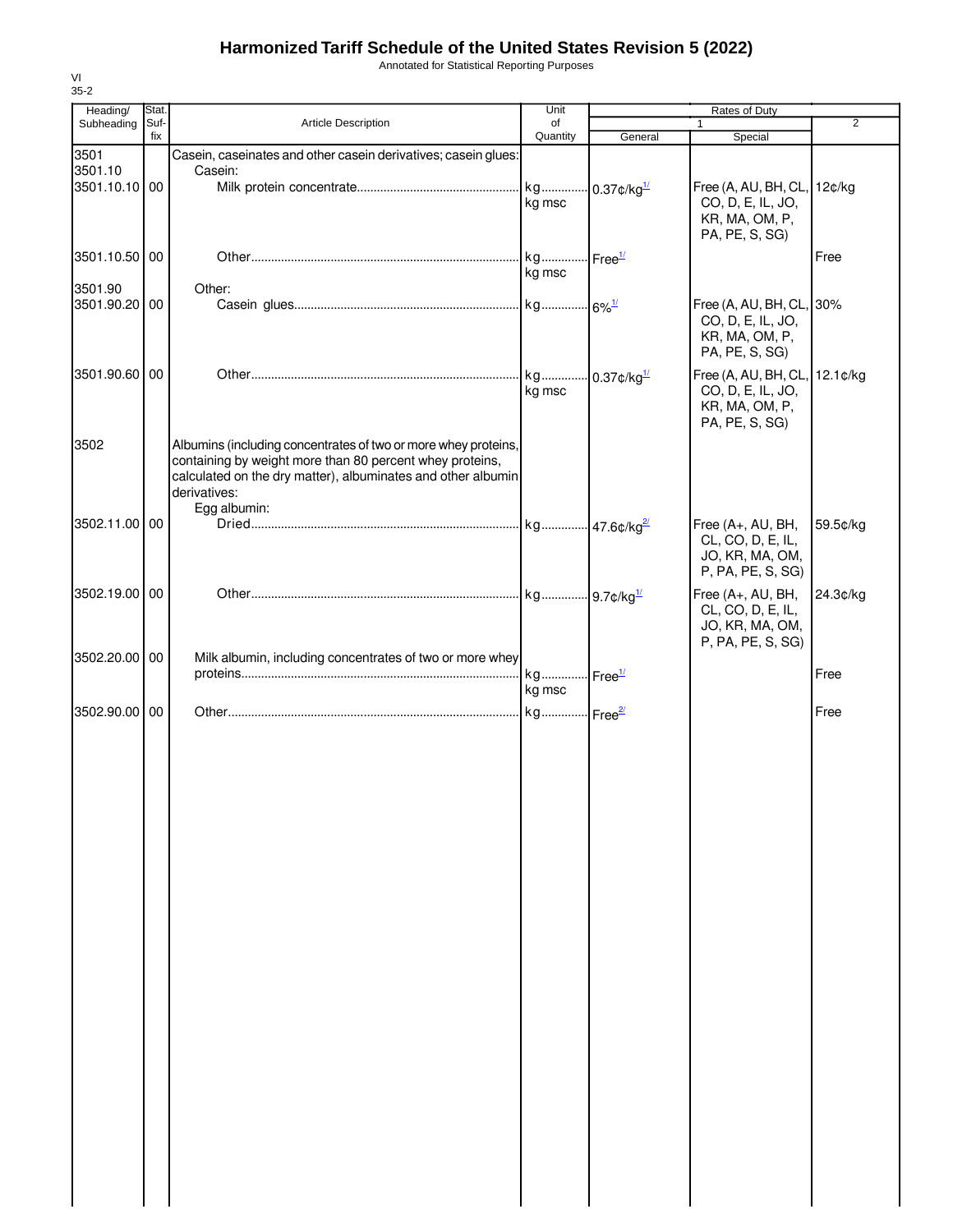# **Harmonized Tariff Schedule of the United States Revision 5 (2022)**

Annotated for Statistical Reporting Purposes

| Heading/      | Stat.       |                                                                                                                                                                                                                                  | Unit           |         |                                                                                                          |                             |
|---------------|-------------|----------------------------------------------------------------------------------------------------------------------------------------------------------------------------------------------------------------------------------|----------------|---------|----------------------------------------------------------------------------------------------------------|-----------------------------|
| Subheading    | Suf-<br>fix | <b>Article Description</b>                                                                                                                                                                                                       | of<br>Quantity | General | $\mathbf{1}$<br>Special                                                                                  | $\overline{2}$              |
| 3503.00       |             | Gelatin (including gelatin in rectangular (including square)<br>sheets, whether or not surfaceworked or colored) and gelatin<br>derivatives; isinglass; other glues of animal origin, excluding<br>casein glues of heading 3501: |                |         |                                                                                                          |                             |
| 3503.00.10 00 |             | Inedible gelatin and animal glue:                                                                                                                                                                                                |                |         | CO, D, E, IL, JO,<br>KR, MA, OM, P,<br>PA, PE, S, SG)                                                    | 25%                         |
| 3503.00.20 00 |             |                                                                                                                                                                                                                                  |                |         | CL, CO, D, E, IL,<br>JO, KR, MA, OM,<br>P, PA, PE, S, SG)                                                | $5.5¢/kg + 20%$             |
| 3503.00.40 00 |             |                                                                                                                                                                                                                                  |                |         | CL, CO, D, E, IL,<br>JO, KR, MA, OM,<br>P, PA, PE, S, SG)                                                | $15.4 \text{c/kg} +$<br>20% |
| 3503.00.55    |             |                                                                                                                                                                                                                                  |                |         | CO, D, E, IL, JO,<br>KR, MA, OM, P,<br>PA, PE, S, SG)                                                    | $15.4 \text{c/kg} +$<br>20% |
|               | 10          |                                                                                                                                                                                                                                  |                |         |                                                                                                          |                             |
|               | 20          |                                                                                                                                                                                                                                  |                |         |                                                                                                          |                             |
|               | 50          |                                                                                                                                                                                                                                  |                |         |                                                                                                          |                             |
| 3504.00       |             | Peptones and their derivatives; other protein substances and<br>their derivatives, not elsewhere specified or included; hide<br>powder, whether or not chromed:                                                                  |                |         |                                                                                                          |                             |
| 3504.00.10 00 |             |                                                                                                                                                                                                                                  |                |         | Free (A, AU, BH, CL, 20%<br>CO, D, E, IL, JO,<br>KR, MA, OM, P,<br>PA, PE, S, SG)                        |                             |
| 3504.00.50 00 |             |                                                                                                                                                                                                                                  |                |         | Free (A*, AU, BH,<br>CL, CO, D, E, IL,<br>JO, KR, MA, OM,<br>P, PA, PE, S, SG)                           | 30.5%                       |
| 3505          |             | Dextrins and other modified starches (for example,<br>pregelatinized or esterified starches); glues based on starches,<br>or on dextrins or other modified starches:                                                             |                |         |                                                                                                          |                             |
| 3505.10.00    |             |                                                                                                                                                                                                                                  |                |         | Free $(A, AU, BH, CL, 6.6¢/kg$<br>CO, D, E, IL, JO,<br>KR, MA, OM, P,<br>PA, PE, S, SG)                  |                             |
|               | 15          | Dextrin:                                                                                                                                                                                                                         |                |         |                                                                                                          |                             |
|               | 20          |                                                                                                                                                                                                                                  | kg             |         |                                                                                                          |                             |
|               |             | Other:                                                                                                                                                                                                                           |                |         |                                                                                                          |                             |
|               | 40          |                                                                                                                                                                                                                                  |                |         |                                                                                                          |                             |
|               | 45          |                                                                                                                                                                                                                                  |                |         |                                                                                                          |                             |
| 3505.20.00 00 | 92          |                                                                                                                                                                                                                                  |                |         |                                                                                                          |                             |
|               |             |                                                                                                                                                                                                                                  |                |         | $-2.1$ ¢/kg + 2.9% $^{11}$ Free (A, AU, BH, CL,<br>CO, D, E, IL, JO,<br>KR, MA, OM, P,<br>PA, PE, S, SG) | $17.6¢/kg +$<br>25%         |
|               |             |                                                                                                                                                                                                                                  |                |         |                                                                                                          |                             |

VI 35-3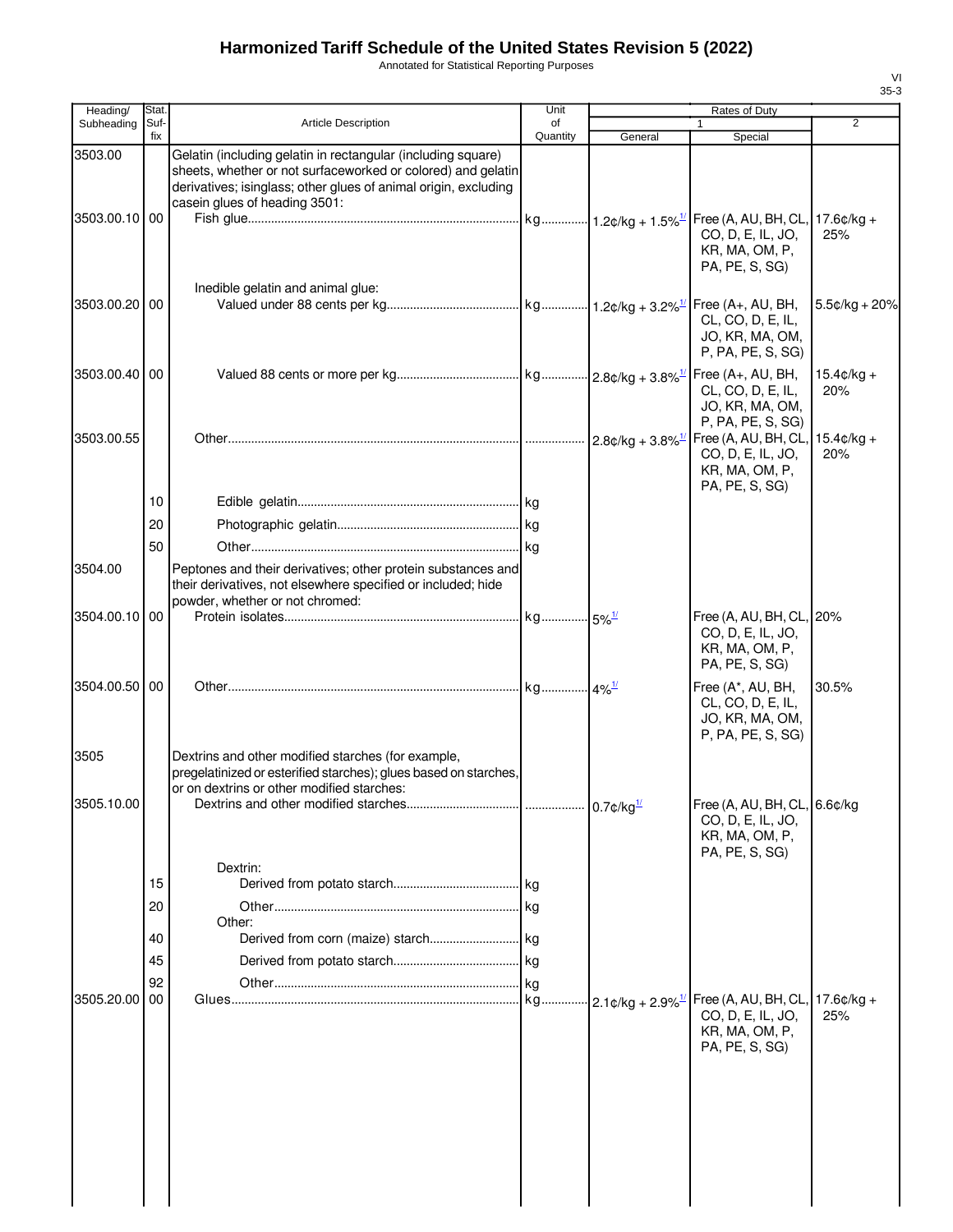# **Harmonized Tariff Schedule of the United States Revision 5 (2022)**

Annotated for Statistical Reporting Purposes

| Heading/                 | Stat.       |                                                                                                                                                                                                                                                                                              | Unit           |         |                                                                                   |                |
|--------------------------|-------------|----------------------------------------------------------------------------------------------------------------------------------------------------------------------------------------------------------------------------------------------------------------------------------------------|----------------|---------|-----------------------------------------------------------------------------------|----------------|
| Subheading               | Suf-<br>fix | Article Description                                                                                                                                                                                                                                                                          | of<br>Quantity | General | $\mathbf{1}$<br>Special                                                           | $\overline{2}$ |
| 3506<br>3506.10          |             | Prepared glues and other prepared adhesives, not elsewhere<br>specified or included; products suitable for use as glues or<br>adhesives, put up for retail sale as glues or adhesives, not<br>exceeding a net weight of 1 kg:<br>Products suitable for use as glues or adhesives, put up for |                |         |                                                                                   |                |
|                          |             | retail sale as glues or adhesives, not exceeding a net<br>weight of 1 kg:                                                                                                                                                                                                                    |                |         |                                                                                   |                |
| 3506.10.10 00            |             | Animal glue, including casein glue, but not including                                                                                                                                                                                                                                        |                |         | Free (A+, AU, BH,<br>CL, CO, D, E, IL,                                            | 30.4%          |
|                          |             |                                                                                                                                                                                                                                                                                              |                |         | JO, KR, MA, OM,<br>P, PA, PE, S, SG)                                              |                |
| 3506.10.50 00            |             |                                                                                                                                                                                                                                                                                              |                |         | Free (A, AU, BH, CL, 20%<br>CO, D, E, IL, JO,<br>KR, MA, OM, P,<br>PA, PE, S, SG) |                |
| 3506.91                  |             | Other:<br>Adhesives based on polymers of headings 3901 to<br>3913 or on rubber:                                                                                                                                                                                                              |                |         |                                                                                   |                |
| 3506.91.10 00            |             | Optically clear free-film adhesives and optically<br>clear curable liquid adhesives of a kind used solely<br>or principally for the manufacture of flat panel                                                                                                                                |                |         |                                                                                   |                |
|                          |             | displays or touch-sensitive screen panels kg Free <sup>21</sup>                                                                                                                                                                                                                              |                |         |                                                                                   | 20%            |
| 3506.91.50 00            |             |                                                                                                                                                                                                                                                                                              |                |         | Free (A, AU, BH, CL, 20%<br>CO, E, IL, JO, KR,<br>MA, OM, P, PA,<br>PE, S, SG)    |                |
| 3506.99.00 00            |             |                                                                                                                                                                                                                                                                                              |                |         | Free (A*, AU, BH,<br>CL, CO, D, E, IL,<br>JO, KR, MA, OM,<br>P, PA, PE, S, SG)    | 20%            |
| 3507                     |             | Enzymes; prepared enzymes not elsewhere specified or<br>included:                                                                                                                                                                                                                            |                |         |                                                                                   |                |
| 3507.10.00 00<br>3507.90 |             | Other:                                                                                                                                                                                                                                                                                       |                |         |                                                                                   | Free           |
| 3507.90.20 00            |             |                                                                                                                                                                                                                                                                                              |                |         |                                                                                   | 25%            |
| 3507.90.70 00            |             |                                                                                                                                                                                                                                                                                              |                |         |                                                                                   | 25%            |
|                          |             |                                                                                                                                                                                                                                                                                              |                |         |                                                                                   |                |
|                          |             |                                                                                                                                                                                                                                                                                              |                |         |                                                                                   |                |
|                          |             |                                                                                                                                                                                                                                                                                              |                |         |                                                                                   |                |
|                          |             |                                                                                                                                                                                                                                                                                              |                |         |                                                                                   |                |
|                          |             |                                                                                                                                                                                                                                                                                              |                |         |                                                                                   |                |
|                          |             |                                                                                                                                                                                                                                                                                              |                |         |                                                                                   |                |
|                          |             |                                                                                                                                                                                                                                                                                              |                |         |                                                                                   |                |
|                          |             |                                                                                                                                                                                                                                                                                              |                |         |                                                                                   |                |
|                          |             |                                                                                                                                                                                                                                                                                              |                |         |                                                                                   |                |
|                          |             |                                                                                                                                                                                                                                                                                              |                |         |                                                                                   |                |
|                          |             |                                                                                                                                                                                                                                                                                              |                |         |                                                                                   |                |

VI 35-4